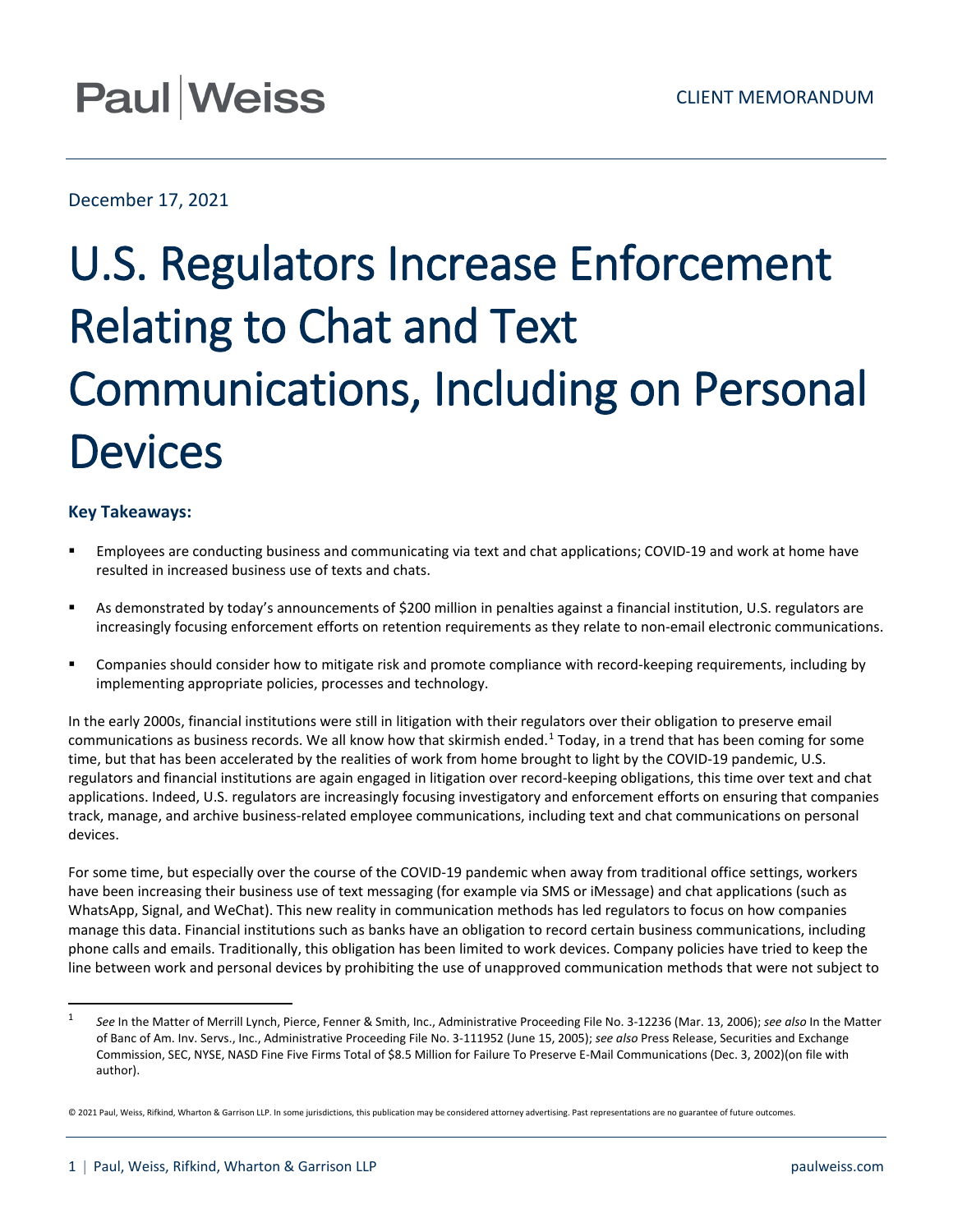corporate retention policies, such as personal email accounts, text messaging, or mobile apps. This approach has been consistent with the processes and technology designed to support compliance with record-keeping obligations, many of which have been focused on corporate email and voice communications.

But pre-pandemic signals were there that the focus was shifting. For instance, on March 8, 2019, the Department of Justice (DOJ) announced several revisions to its Foreign Corrupt Practices Act (FCPA) Corporate Enforcement Policy, including relaxing the prior prohibition against employees communicating via ephemeral messaging services such as WhatsApp where messages selfdestruct. Now, under § 9-47.120.3c of the Justice Manual, companies must "implement[] appropriate guidance and controls on the use of personal communications and ephemeral messaging platforms that undermine the company's ability to appropriately retain business records or communications."[2](#page-1-0) In late 2019, the Securities and Exchange Commission (SEC) addressed a brokerdealer's failure to preserve business-related text messages despite company policy prohibiting use of such communication means.<sup>[3](#page-1-1)</sup> Moreover, in October 2019, the Financial Industry Regulatory Authority (FINRA) observed that some firms "encountered challenges complying with supervision and recordkeeping requirements for various digital communication tools, technologies and services," noting that, while firms often "prohibit[] the use of texting, messaging, social media or collaboration" apps for business-related communication, some "did not maintain a process to reasonably identify and respond to red flags" regarding the use of "impermissible personal digital channel communications in connection with firm business."[4](#page-1-2) Since the onset of the pandemic, this new focus has been made express.

In a[n October 6, 2021 speech, "PLI Broker/Dealer Regulation and Enforcement 2021,"](https://www.sec.gov/news/speech/grewal-pli-broker-dealer-regulation-and-enforcement-100621)<sup>[5](#page-1-3)</sup> the SEC's new Division of Enforcement Director Gurbir Grewal told companies, "You need to be actively thinking about and addressing the many compliance issues raised by the increased use of personal devices, new communications channels, and other technological developments like ephemeral apps."

A week later, Director Grewal specifically addressed "corporate responsibility" and the SEC's adoption of robust laws and rules aimed to ensure that these "corporations are being responsible and playing fair." In hi[s remarks at SEC Speaks 2021,](https://www.sec.gov/news/speech/grewal-sec-speaks-101321)<sup>[6](#page-1-4)</sup> Grewal focused on newer forms of communication and technology, including ephemeral messaging, stating,

We'll consider all of our options when this sort of misconduct occurs prior to or during our investigations. For example, if we learn that, while litigation is anticipated or pending, corporations or individuals have not followed the rules and maintained required communications, have ignored subpoenas or litigation hold notices, or have deliberately used the sort of ephemeral technology that allows messages to disappear, we may well conclude that spoliation of evidence has occurred and ask the court for adverse inferences or other appropriate relief. These rules are not just 'check the box' exercises for compliance departments; they are important to ensure that the SEC and other law enforcement agencies can understand what happened and make appropriate prosecutorial decisions. When that doesn't happen, there can and should be consequences.

<span id="page-1-0"></span> <sup>2</sup> *See* Dep't of Justice, Justice Manual, § 9-47.120(3)(c) (revised Nov. 2018), *available at* [https://www.justice.gov/jm/jm-9-47000-foreign-corrupt](https://www.justice.gov/jm/jm-9-47000-foreign-corrupt-practices-act-1977)[practices-act-1977.](https://www.justice.gov/jm/jm-9-47000-foreign-corrupt-practices-act-1977)

<span id="page-1-1"></span><sup>&</sup>lt;sup>3</sup> In the Matter of JonesTrading Institutional Servs. LLC., Administrative Proceeding File No. 3-20050 (Sept. 23, 2020)(SEC found that the brokerdealer, despite corporate policy prohibiting the use of text messaging, home computers, or personal devices for work-related communications, failed "to preserve business-related text messages sent or received by several of its registered representatives, including senior management, in violation of Section 17(a) of the Exchange Act and Rule 17a4(b)(4) promulgated thereunder.").

<span id="page-1-2"></span><sup>4</sup> *See* 2019 Examination Findings Report, FINRA, Digital Communication (October 16, 2019)[, https://www.finra.org/rules](https://www.finra.org/rules-guidance/guidance/reports/2019-report-exam-findings-and-observations/digital-communication)[guidance/guidance/reports/2019-report-exam-findings-and-observations/digital-communication.](https://www.finra.org/rules-guidance/guidance/reports/2019-report-exam-findings-and-observations/digital-communication)

<span id="page-1-3"></span><sup>5</sup> [https://www.sec.gov/news/speech/grewal-pli-broker-dealer-regulation-and-enforcement-100621.](https://www.sec.gov/news/speech/grewal-pli-broker-dealer-regulation-and-enforcement-100621)

<span id="page-1-4"></span><sup>6</sup> [https://www.sec.gov/news/speech/grewal-sec-speaks-101321.](https://www.sec.gov/news/speech/grewal-sec-speaks-101321)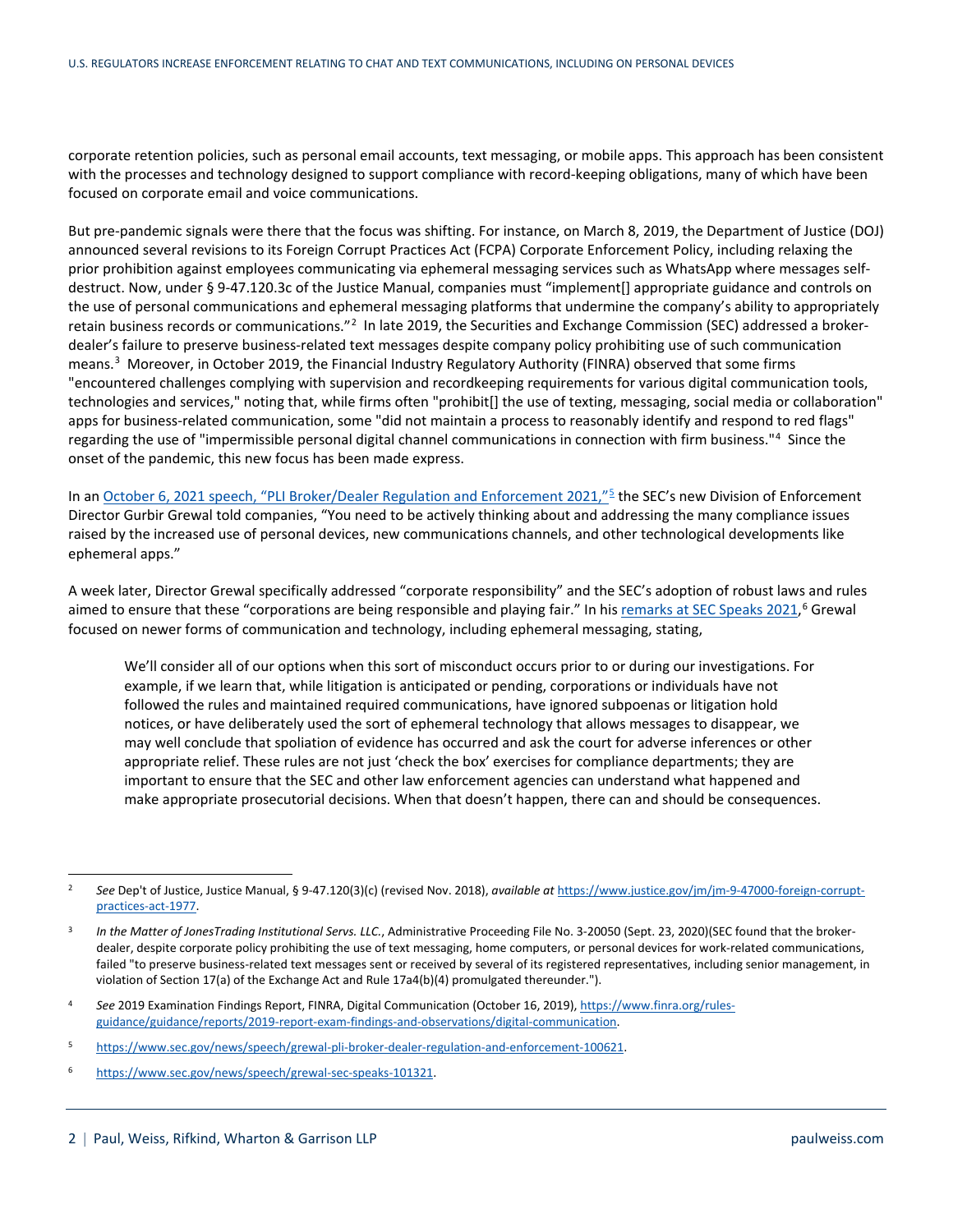Indeed, the SEC recently opened a broad inquiry into how banks are keeping track of employees' digital communications. As [widely reported](https://www.reuters.com/legal/litigation/exclusive-us-sec-opens-inquiry-into-wall-street-banks-staff-communications-2021-10-12/)<sup>[7](#page-2-0)</sup> in October, "SEC enforcement staff contacted multiple banks in recent weeks to check whether they have been adequately documenting employees' work-related communications, such as text messages and emails, with a focus on their personal devices[.]" Even more recently, other [reports](https://www.wsj.com/articles/jpmorgan-in-talks-to-pay-200-million-fine-over-employee-text-messages-11639424537)<sup>[8](#page-2-1)</sup> had suggested that substantial settlements with financial institutions in connection with this inquiry were forthcoming.

Today the SEC [announced](https://www.sec.gov/news/press-release/2021-262?utm_medium=email&utm_source=govdelivery)<sup>[9](#page-2-2)</sup> an agreement resolving charges against "J.P. Morgan Securities LLC (JPMS), a broker-dealer subsidiary of JPMorgan Chase & Co., for widespread and longstanding failures by the firm and its employees to maintain and preserve written communications." The SEC's announcement states "employees often communicated about securities business matters on their personal devices, using text messages, WhatsApp, and personal email accounts. None of these records were preserved by the firm as required by the federal securities laws." Additionally, the "failures were firm-wide" and even "managing directors and other senior supervisors – the very people responsible for implementing and ensuring compliance with JPMS's policies and procedures – used their personal devices to communicate about the firm's securities business." JPMS agreed to pay a penalty of \$125 million. The SEC's announcement additionally notes that "As a result of the findings in this investigation, the SEC has commenced additional investigations of record preservation practices at financial firms." The Commodity Futures Trading Commission (CFTC) contemporaneousl[y announced](https://www.cftc.gov/PressRoom/PressReleases/8470-21)<sup>[10](#page-2-3)</sup> its settlement with JPMS and related entities for the same conduct, issuing a fine of \$75 million.

Given the realities of modern communications and the overlay of record-keeping requirements, some companies have begun deploying technology that allows their employees to utilize chat and text applications on personal devices, but still archive and manage such communications in line with their emerging preservation obligations. While such tools are still in their relative infancy compared to long-standing enterprise archiving systems, their use may support a company's efforts to demonstrate their best efforts to comply in a rapidly changing work-from-home world.

While text messaging and chat applications may be a focus today, companies should expect continued attention on other communications and technologies that may appropriately be considered as part of investigation and enforcement efforts. For example, collaboration tools with messaging functions such as Slack or Teams could be subject to future regulatory initiatives.

And even though data privacy or protection laws may generally restrict the collection and use of information on personal devices, companies should expect U.S. regulators in the financial industry, and likely in other heavily regulated areas, to focus more on data archiving and collection efforts relating to relevant business information on such devices instead of the applicability of such laws. And if the early 2000s are a model for what lies ahead, we can expect the trend to spread to other industries and civil litigation. Recall that the Federal Rules of Civil Procedure were not amended to expressly recognize email communications until 2006. It is not too soon to think that a similar path lies ahead for text and other chat applications.

Navigating the management and archiving of evolving methods of communications, especially in a hybrid-work, mobile-focused world, may be complex. But given recent pronouncements by regulators and the likelihood of settlements and enforcement action, companies would be well advised to focus on their policies and the processes and technology necessary to mitigate risk in this developing area. Doing so is not an easy task and requires that companies remain mindful to ensure mechanisms are in place to secure any data collected consistent with any obligations they may have to comply with rights exercised by data subjects under applicable data privacy laws such as the CCPA. Companies should also be aware of certain state laws requiring

<span id="page-2-0"></span> <sup>7</sup> [https://www.reuters.com/legal/litigation/exclusive-us-sec-opens-inquiry-into-wall-street-banks-staff-communications-2021-10-12/.](https://www.reuters.com/legal/litigation/exclusive-us-sec-opens-inquiry-into-wall-street-banks-staff-communications-2021-10-12/)

<span id="page-2-1"></span><sup>8</sup> *See* [https://www.wsj.com/articles/jpmorgan-in-talks-to-pay-200-million-fine-over-employee-text-messages-11639424537.](https://www.wsj.com/articles/jpmorgan-in-talks-to-pay-200-million-fine-over-employee-text-messages-11639424537)

<span id="page-2-2"></span><sup>9</sup> [https://www.sec.gov/news/press-release/2021-262.](https://www.sec.gov/news/press-release/2021-262)

<span id="page-2-3"></span><sup>10</sup> [https://www.cftc.gov/PressRoom/PressReleases/8470-21.](https://www.cftc.gov/PressRoom/PressReleases/8470-21)